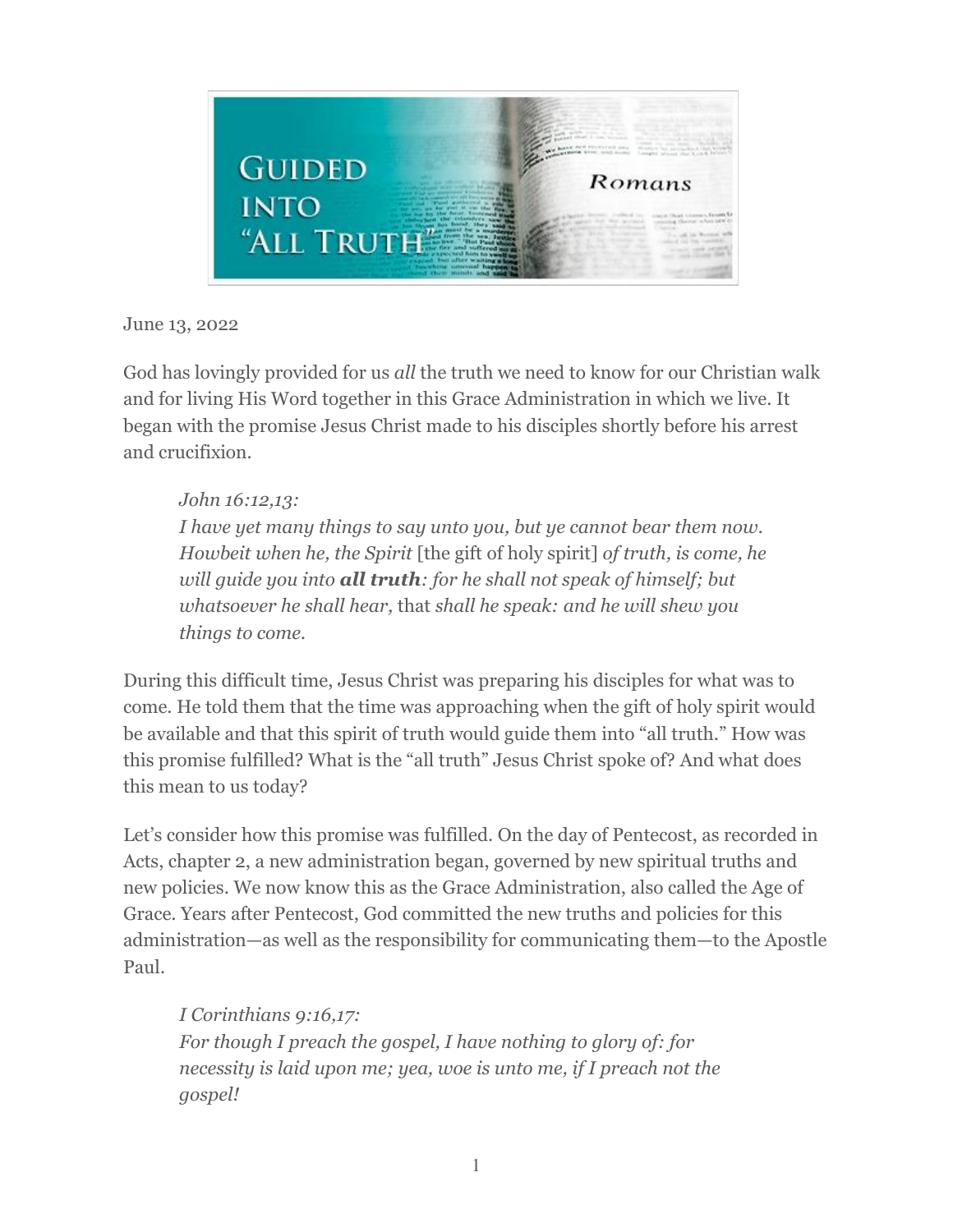*For if I do this thing willingly, I have a reward: but if against my will, a dispensation* [administration] of the gospel *is committed unto me.*

This responsibility entrusted to Paul is similar to the responsibility Moses had for the Law Administration and Jesus Christ for the Gospel Administration. Ephesians 3 shows that by the gift of holy spirit in operation God revealed to the Apostle Paul the "all truth" that Jesus Christ had promised would come.

*Ephesians 3:1-5: For this cause I Paul, the prisoner of Jesus Christ for you Gentiles, If ye have heard of the dispensation* [administration] *of the grace of God which is given me to you-ward: How that by revelation he made known unto me the mystery; (as I wrote afore in few words, Whereby, when ye read, ye may understand my knowledge in the mystery of Christ) Which in other ages was not made known unto the sons of men, as it is now revealed unto his holy apostles and prophets by the Spirit.*

Paul was guided by the spirit of truth into the "all truth" (John 16:13), the revelation concerning the Grace Administration.

What is the "all truth" Jesus Christ spoke of? And what does this mean to us today? The "all truth" is the revelation that Paul received from God and recorded in the seven Church Epistles—the Books of Romans, Corinthians, Galatians, Ephesians, Philippians, Colossians, and Thessalonians. God is the Author of these Epistles, but Paul was the writer. God gave them by revelation to Paul. They are addressed to the Church of the Body. That includes you and me! There are other parts of the Bible, such as the Old Testament, the Gospels, and the Book of Revelation, from which we can learn many valuable truths; but they are addressed to other groups of people, not to us—the born-again believers. Those parts of the Bible are for our learning, but the Church Epistles are written directly to us today. They are specific to believers in this Age of Grace in which we live.

This "all truth," the seven Church Epistles, is a complete and remarkable package of revelation, for it provides us with all the truth we need to live God's Word together in this wonderful Grace Administration. These Epistles show us today how to walk and conduct ourselves.